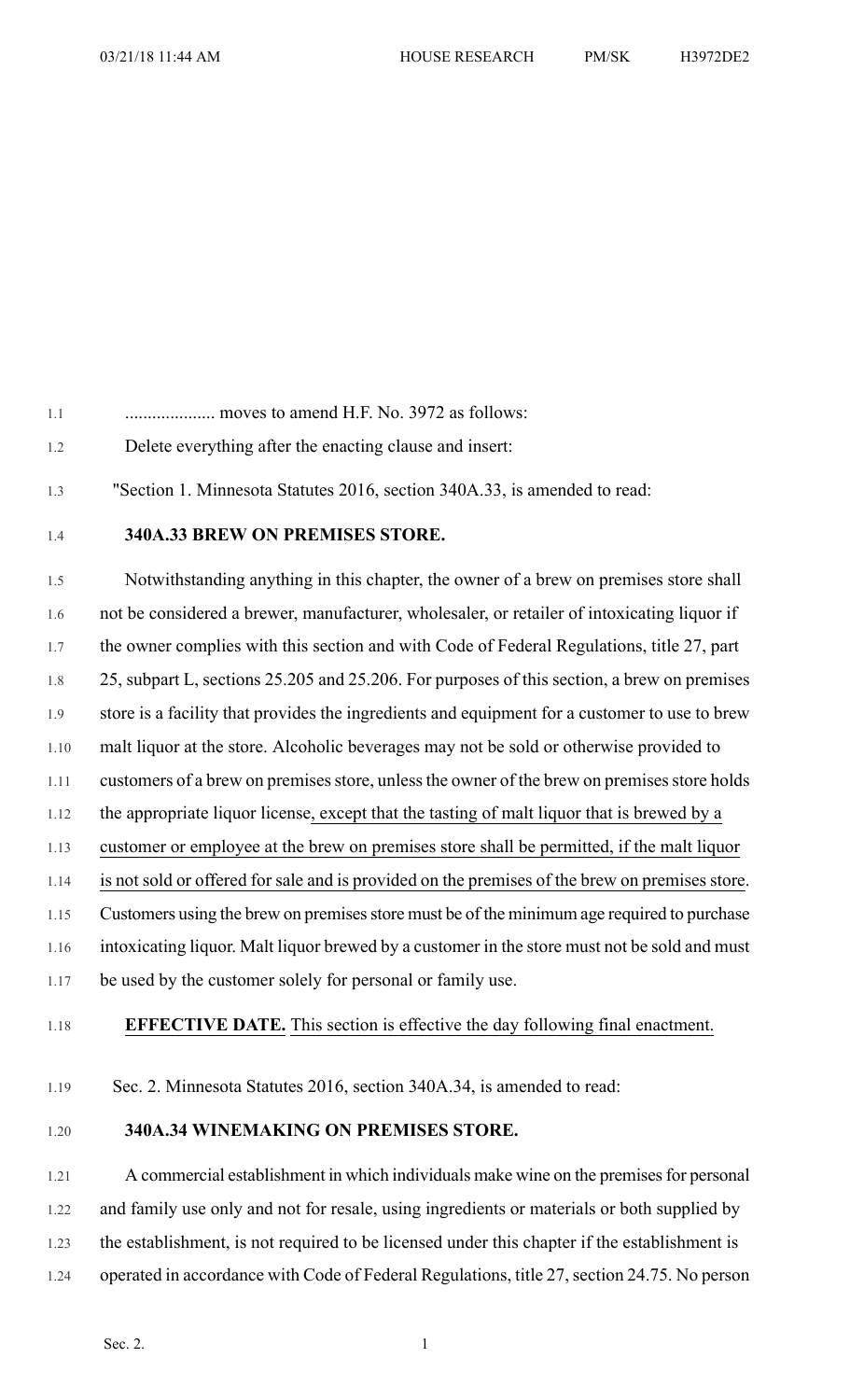2.1 under the age of 21 years may participate in the making of wine in such an establishment. 2.2 Alcoholic beverages may not be sold or otherwise provided to customers of an establishment 2.3 described in this section unless the establishment holds the appropriate license for such sale 2.4 or provision, except that the tasting of wine that is made by a customer or employee at the 2.5 winemaking on premises store shall be permitted, if the wine is not sold or offered for sale 2.6 and is provided on the premises of the brew on premises store. 2.7 **EFFECTIVE DATE.** This section is effective the day following final enactment. 2.8 Sec. 3. Minnesota Statutes 2017 Supplement, section 340A.504, subdivision 4, is amended 2.9 to read: 2.10 Subd. 4. **Intoxicating liquor; off-sale.** (a) No sale of intoxicating liquor may be made 2.11 by an off-sale licensee: 2.12 (1) on Sundays, except between the hours of  $\frac{11:00 \text{ a.m.}}{10:00 \text{ a.m.}}$  and 6:00 p.m.; 2.13 (2) before 8:00 a.m. or after 10:00 p.m. on Monday through Saturday; 2.14 (3) on Thanksgiving Day; 2.15 (4) on Christmas Day, December 25; or 2.16 (5) after 8:00 p.m. on Christmas Eve, December 24. 2.17 (b) No delivery of alcohol to an off-sale licensee may be made by a wholesaler or accepted 2.18 by an off-sale licensee on a Sunday. No order solicitation or merchandising may be made 2.19 by a wholesaler on a Sunday. 2.20 (c) In the event that Christmas Eve or New Year's Eve falls on a Sunday, Sunday off-sale 2.21 hours are extended to 8:00 p.m. 2.22 **EFFECTIVE DATE.** This section is effective the day following final enactment. 2.23 Sec. 4. **OFF-SALE INTOXICATING LIQUOR LICENSE; HUBBARD COUNTY.** 2.24 Notwithstanding Minnesota Statutes, section 340A.405, subdivision 2, paragraph (e), 2.25 the Hubbard County Board may issue an off-sale intoxicating liquor license to an exclusive 2.26 liquor store located in Akeley Township. All other provisions of Minnesota Statutes, chapter 2.27 340A, not inconsistent with this section, apply to the license authorized under this section. 2.28 **EFFECTIVE DATE.** This section is effective upon approval by the Hubbard County 2.29 Board of Commissioners and compliance with section 645.021.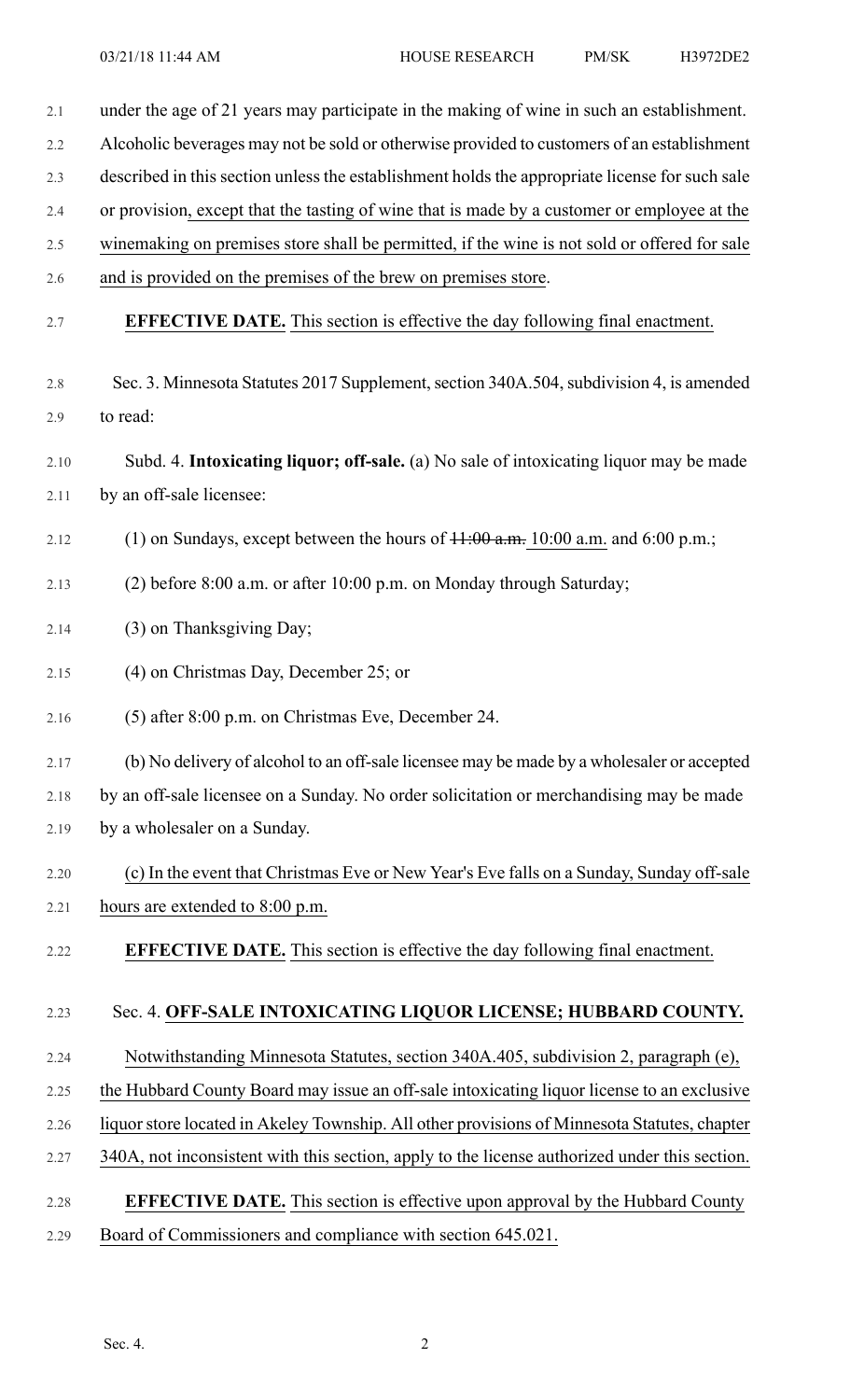| 3.1  | Sec. 5. SPECIAL LICENSE; CITY OF NORTH MANKATO.                                                 |
|------|-------------------------------------------------------------------------------------------------|
| 3.2  | The city of North Mankato may issue an on-sale intoxicating liquor license, an on-sale          |
| 3.3  | wine license, or an on-sale malt liquor license for the city-owned facilities known as or       |
| 3.4  | operated by the Caswell Regional Sporting Complex, notwithstanding any law, local               |
| 3.5  | ordinance, or charter provision. A license issued under this section authorizes sales on all    |
| 3.6  | days of the week to persons attending events at the Caswell Regional Sporting Complex.          |
| 3.7  | <b>EFFECTIVE DATE.</b> This section is effective upon approval by the North Mankato             |
| 3.8  | City Council and compliance with Minnesota Statutes, section 645.021.                           |
| 3.9  | Sec. 6. CITY OF MINNEAPOLIS; SPECIAL LICENSE.                                                   |
| 3.10 | The city of Minneapolis may issue an on-sale intoxicating liquor license to a restaurant        |
| 3.11 | located at 5400 Penn Avenue South, notwithstanding any law or local ordinance or charter        |
| 3.12 | provision.                                                                                      |
| 3.13 | <b>EFFECTIVE DATE.</b> This section is effective upon approval by the Minneapolis City          |
| 3.14 | Council and compliance with Minnesota Statutes, section 645.021.                                |
| 3.15 | Sec. 7. CITY OF MINNEAPOLIS; SPECIAL LICENSE.                                                   |
| 3.16 | The city of Minneapolis may issue an on-sale intoxicating liquor license to a restaurant        |
| 3.17 | located at 4959 Penn Avenue South, notwithstanding any law, local ordinance, or charter         |
| 3.18 | provision.                                                                                      |
| 3.19 | <b>EFFECTIVE DATE.</b> This section is effective upon approval by the Minneapolis City          |
| 3.20 | Council and compliance with Minnesota Statutes, section 645.021.                                |
| 3.21 | Sec. 8. CITY OF EDINA; SPECIAL LICENSE.                                                         |
| 3.22 | The city of Edina may issue an on-sale intoxicating liquor license to a retailer located        |
| 3.23 | at 6801 France Avenue South, or to an entity holding a concessions or catering contract         |
| 3.24 | with the retailer, for use on the premises of the retailer, notwithstanding any law or local    |
| 3.25 | ordinance to the contrary. The license authorized by this section may be issued for space       |
| 3.26 | that is not compact and contiguous, provided that all such space is included in the description |
| 3.27 | of the licensed premises on the approved license application. The license authorizes sales      |
| 3.28 | on all days of the week.                                                                        |
| 3.29 | <b>EFFECTIVE DATE.</b> This section is effective upon approval by the Edina City Council        |
| 3.30 | and compliance with Minnesota Statutes, section 645.021.                                        |